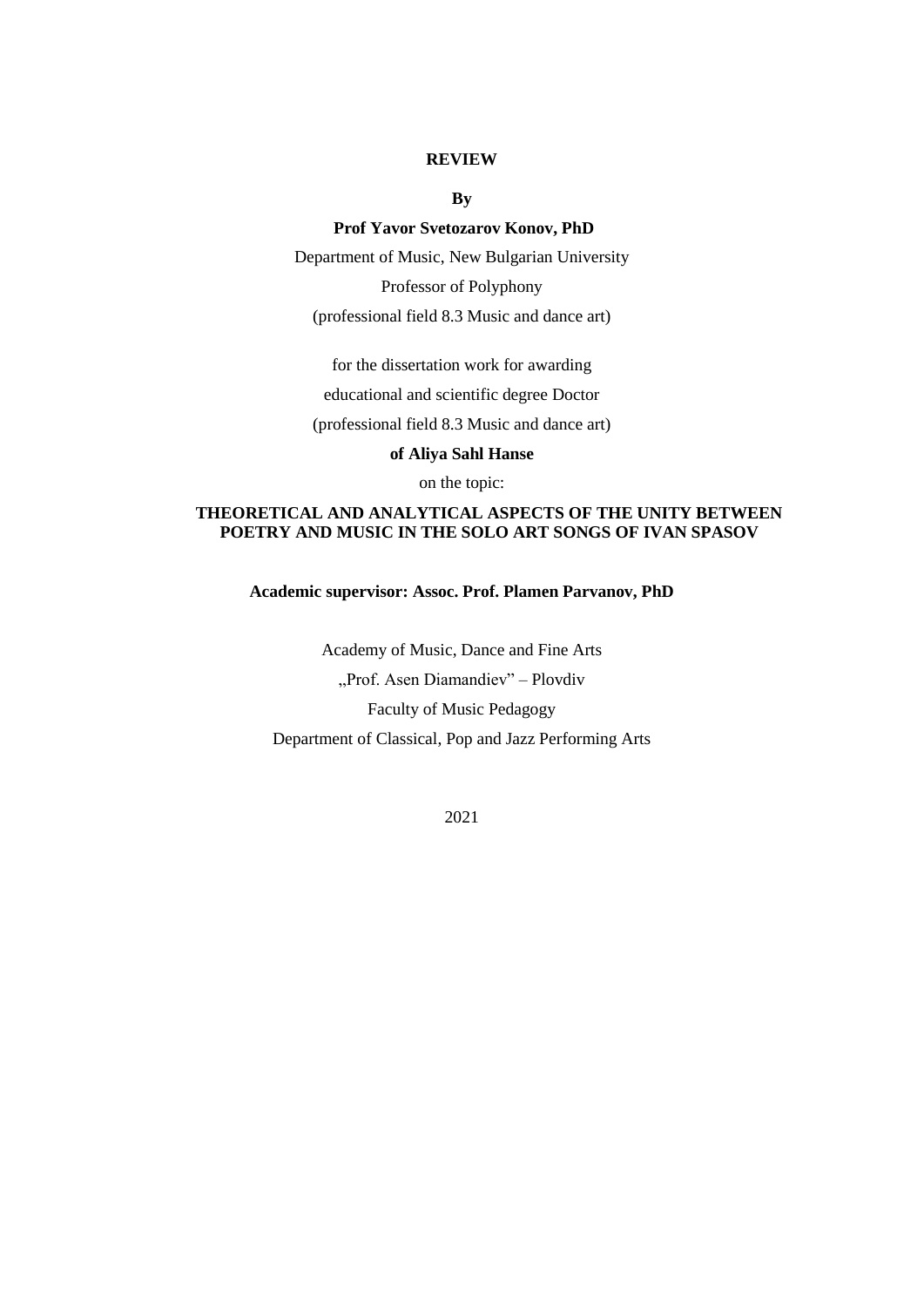The dissertation work submitted to me for review is consists of 242 pages with a text volume about 1/3 larger than the required according to BDS.

The dissertation is structured in: introduction, four chapters, conclusion, contributions bibliography, scientific publications related to the work (up to page 163), appendices: (interviews with Vasilka Spasova, Roxana Bogdanova and Zornitsa Petrova; as well as scores of 6 cycle of songs for soprano and piano/ chamber orchestra by Prof. Ivan Spasov).

The chapters of the work are the following:

1. Review of the literature (both of the epoch and the music in it - around the world and in Bulgaria, and specifically of Ivan Spasov, and in particular of his vocal and vocal-instrumental works choral and solo).

2. Portrait of the artist (biography, artistic views, periodization of his works).

3. Analyzes of the poetic material in the solo art songs of Ivan Spasov.

4. Musical analysis of the songs for voice and accompaniment in the works of Ivan Spasov (overview of his solo art songs, structural analyzes, evolutionary review).

The doctoral candidate and her supervisor have opted to provide conclusions for each chapter, which were subsequently summarized.

The quoted literature consists of 106 titles of printed books, dissertation, studies, articles (in specialized and general editions), scientific reports, annotation to CD, etc. (of which 105 in Bulgarian and 1 in English), as well as 7 internet-based (of which only 1 in English - demo version of a set of 2 CDs of Naxos *Discover Music of the Twentieth Century* with 30-second excerpts from the recordings and with 400-words excerpt from the included essay of 25,000 words). I would recommend for future the candidate to use of a larger amount of information from different languages.

I read carefully the whole dissertation and the author's abstract, which in its 47 pages sufficiently and fully presents the dissertation.

The highlights in the biography of the doctoral candidate Aliya Hanse:

She was born in 1993 in Razgrad. In 2012 she graduates National School of Art "Panayot Pipkov" in Pleven with a professional qualification musician - vocalist. In the same year she starts studying conducting at Academy of Music, Dance and Fine Arts in Plovdiv, which she graduates in 2017 with Master degree. At the same time she is a post-graduate student and later an actress in children's and youth theater performances at the theater studio A'part. In 2016 she starts conducting with the Academic Opera Theater of AMDFA. In the same year, at the XVI Academic Competition "Johann Sebastian Bach and his Contemporary" she wins First Prize in the category "Chamber Ensembles" (conducting the Vocal Ensemble Pro belcanto), and Second Prize as a pianist ("compulsory instrument"). She has also conducted the Symphony Orchestra of the National School of Music and Dance in Plovdiv, in the realization of the productions of the one-act operas *Bastien and Bastienne* by W A Mozart (2017) and The Gambler (Il Giocatore) by Luigi Cherubini, staged also in Sofia), *Ba-ta-clan* by Jacques Offenbach (2020).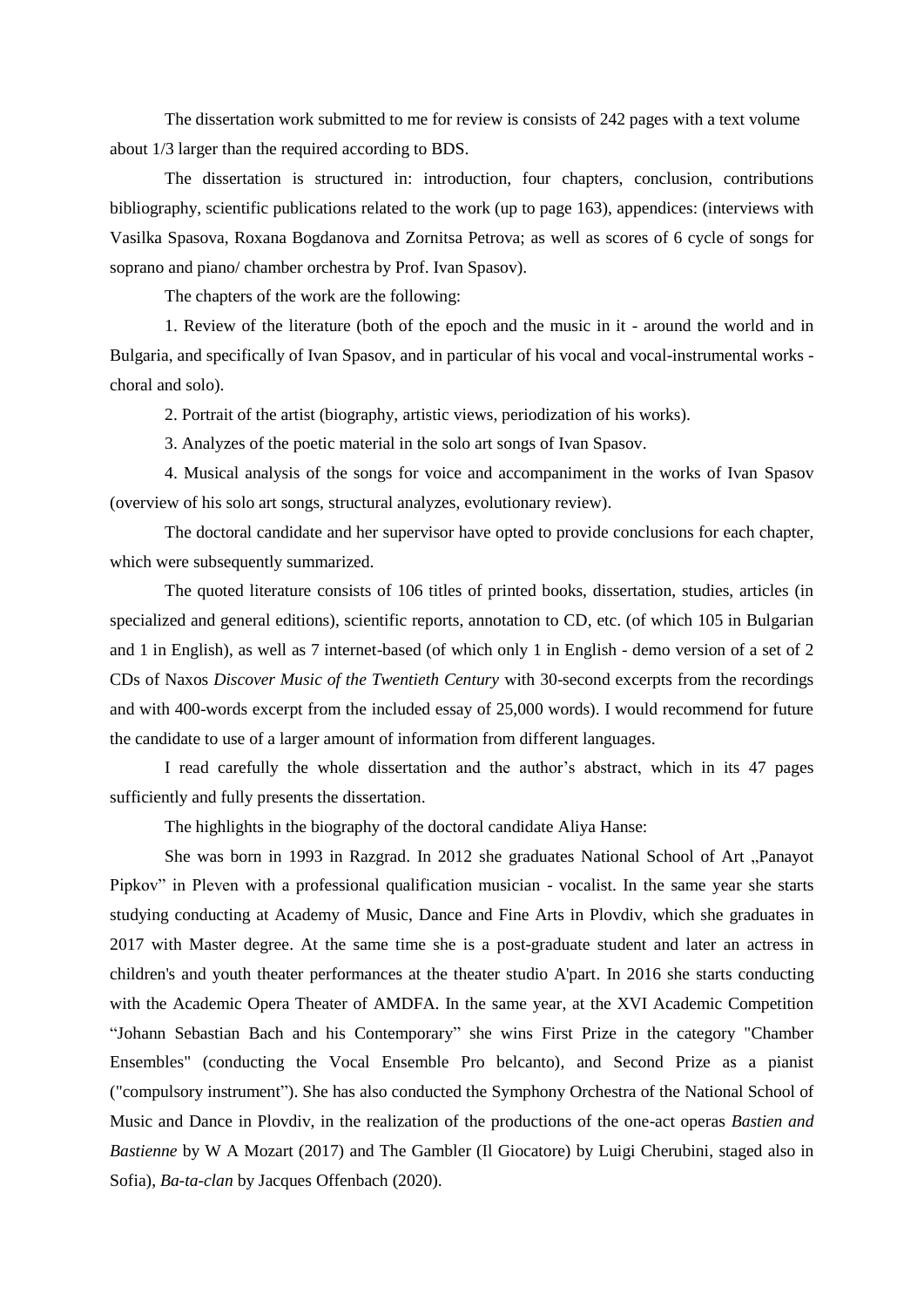In the academic year 2020/21 Aliya Hanse is appointed as an assistant lecturer at the AMDFA at the Department of Classical, Pop and Jazz Performing Arts.

Currently, the she is conductor of the Evmolpeya Girls Choir and the Boys' Choir "Stefka Blagoeva" in Plovdiv, and Male Chamber Choir "Panagyurtsi" in Panagyurishte.

Since her student years until now, Aliya Hanse has participated as a musicologist with reports in the Spring Scientific Readings, International Scientific Conference at AMDFA "Prof Asen Diamandiev" and others, she has also published articles in the academic cultural-information periodical Art Spectrum.

The topic of the dissertation is relevant. Not only because of the research interest in contemporary and Bulgarian music, but also because of the especially iconic for AMDFA Plovdiv (and not only) role of the composer and lecturer at the Academy, also its rector, Prof Ivan Spasov. Author of a large and diverse work - the candidate has chosen as the focus of her research his solo art songs, opuses with a central place in his work. In particular, the question of the unity in them between poetry and the music inspired by it, examined and presented in theoretical and analytical manner (compositional means and techniques, song drama, role and meaning of the timbre, unity of vocal and piano parts, text-vocal synthesis, stylistic characteristics - these are the main directions of insight and the resulting conclusions to the dissertation. The fact is that "This work is the first attempt at a largerscale research of the composer's solo art songs" (dissertation, p. 4). It is also true that "The work provides a perspective for further performing, artistic and theoretical work in various aspects" (ibid., p. 160).

The candidate Aliya Hanse convincingly describes her motivation for choosing the topic of her dissertation, made an impressive review of the life and professional biography of Ivan Spasov (against the background of global and European processes, which she also knows) and her research. She has precisely formulated the object, the subject, the goals, the tasks and the methods of her research. The selected research methods correspond to the goals and objectives of the dissertation. The abstract is available on the website of AMDFA (along with this and other reviews and opinions on the dissertation), and all this can be seen there.

The candidate knows sufficiently well the state of the problem, in accordance with the literature used, but also of her personal knowledge and experience as a musician performer (vocalist and conductor), historian and theorist, and lecturer.

The quotations and their authors are presented correctly.

Congratulations to the supervisor Assoc. Prof. Plamen Parvanov.

I generally accept the contributions of her work as indicated by the candidate.

The material used in the study is reliable. The dissertation work and the author's contributions prove that she has deep historical-theoretical knowledge in the specialty and a high ability for independence in conducting research. The personal participation of the candidate is indisputable. The publications on the dissertation have made it public.